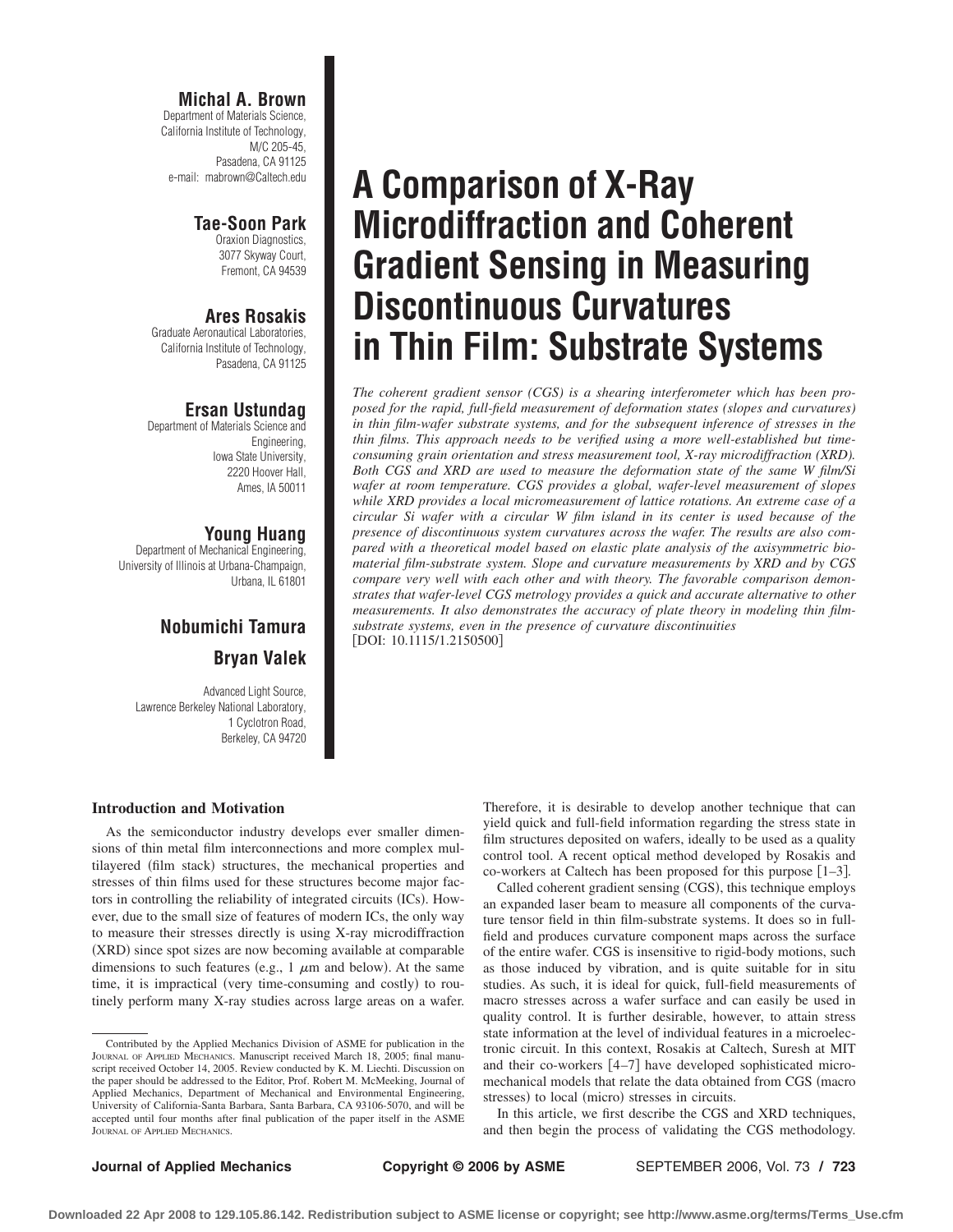

Fig. 1 Schematic of the CGS setup in reflection mode (a) and its working principle (b)

The first step, described here, is to compare curvature measurements made with both techniques on specimens with relatively simple features. In the present experiment, a sample consisting of a circular W thin film island deposited on a much thicker circular Si substrate is used. This radially symmetric geometry is particularly interesting because the discontinuous film thickness causes severe discontinuities in system curvatures across the island perimeter, which must be captured by both techniques for accurate measurement and comparison. Since the sample is circular, the bare Si portion has its own curvature which also must be measured. This sample is an excellent test specimen due to its radial geometry, large curvatures, and severe curvature discontinuities that develop because of the partial coverage of the Si substrate by the circular island. The radial symmetry of the system is also amenable to analytical treatment. Indeed an analysis of the relation between film stress and system deformations (slopes, curvatures) is possible based on plate analysis of the thin film-substrate system [8].

#### **Coherent Gradient Sensing (CGS)**

The coherent gradient sensing (CGS) method is a selfreferencing interferometric technique that produces fringe patterns of surface slope by laterally shearing an initially planar wave front which has been reflected from a specimen (wafer). Figure  $1(a)$ shows a schematic of the CGS setup in reflection [1-3]. A coherent, collimated laser beam (300 mm or less in diameter) is directed to a reflecting wafer surface via a beam splitter. In general, the wafer is nonplanar and its surface distortion can be described by the equation  $x_3 = f(x_1, x_2)$ . The beam reflected from the wafer is also distorted by the nonplanar shape of the wafer. The resulting wave form is described by a two-dimensional surface in space whose equation is given by  $x_3 = S(x_1, x_2)$ , where  $S(x_1, x_2)$  $= 2f(x_1, x_2)$ . This distorted wave front is again passed through the beam splitter and is then incident upon a pair of identical highdensity gratings,  $G_1$  and  $G_2$ , separated by a distance  $\Delta$ . The gratings act to optically "shear" or "differentiate" the incident wave front to produce a series of diffracted beams. These beams are separated using a filtering lens to form distinct diffraction spots on a filter plane. An aperture placed in this plane serves to isolate the diffraction order of interest, which is then imaged onto the photographic film plane. For present purposes, either of the  $\pm 1$  diffraction orders is of interest, as will be clear in the following discussion.

Figure 1(*b*) is a two-dimensional schematic illustrating the principles of the CGS method. The figure shows the distorted optical wave front,  $S(x_1, x_2)$ , incident on the two gratings in which the lines are taken to be oriented along  $x_1$ . At the first grating,  $G_1$ , the incident wave front is diffracted into several wave fronts,  $E_0$ , $E_1$ , $E_{-1}$ , $E_2$ , $E_{-2}$ , etc., of which only the first three are drawn in Fig. 1*b*. Each of these wave fronts, in turn, is diffracted by the second grating,  $G_2$ , to generate additional wave fronts, such as  $E_{0,0}, E_{0,1}, E_{0,-1}$ , etc. The diffracted beams are combined by a filtering lens to produce diffraction spots, such as  $D_0, D_{+1}, D_{-1}$ , etc., in the focal plane of lens (filter plane). One of the diffraction spots, typically the first diffraction order, the  $D_{+1}$  spot, is chosen with an aperture for imaging onto the film plane.

The presence of the two gratings in the path of the optical wave front generates a lateral shift (or shearing) of the wave front. For example, the diffracted beam *E*1,0, whose wave front is denoted as  $S(x_1, x_2 + \omega)$ , is shifted from the beam  $E_{0,1}$ , whose wave front is denoted as  $S(x_1, x_2)$ , by a distance  $\omega$  in the  $x_2$  direction. The shift distance,  $\omega$ , is expressed as  $\Delta \tan \theta$ , where  $\theta = \arcsin(\lambda/p)$  is the diffraction angle and  $\lambda$  and  $p$  are the wavelength of light and the pitch of the gratings, respectively. For small angles of diffraction,  $\omega \approx \Delta \theta \approx \Delta(\lambda/p)$ , the condition for constructive interference of the original and shifted wave fronts is given by

$$
S(x_1, x_2 + \omega) - S(x_1, x_2) = n^{(2)}\lambda \quad n^{(2)} = 0, \pm 1, \pm 2, \dots \tag{1}
$$

where  $n^{(2)}$  is an integer that represents fringes associated with shearing along the  $x_2$  direction. By dividing Eq. (1) by  $\omega$ , taking  $\omega$ to be sufficiently small, and substituting  $\omega = \Delta(\lambda/p)$ , it is seen that

$$
\frac{\partial S(x_1, x_2)}{\partial x_2} = \frac{n^{(2)}\lambda}{\omega} = \frac{n^{(2)}p}{\Delta} \quad n^{(2)} = 0, \pm 1, \pm 2, \dots \tag{2}
$$

Recalling that *S*= 2*f* and repeating the above-presented analysis for gratings aligned along the  $x_2$  direction, it can be shown that the alternating dark and bright interference fringes correspond to constant values of components of the in-plane gradient of the wafer surface topography as follows:

$$
\frac{\partial f(x_1, x_2)}{\partial x_\alpha} = \frac{n^{(\alpha)}p}{2\Delta} \quad n^{(\alpha)} = 0, \pm 1, \pm 2, \dots \tag{3}
$$

where  $\alpha$ ,  $\beta \in \{1,2\}$ . A relative rotation of the gratings to the wafer allows for both orthogonal components of slope to be recorded in the form of full-field slope maps. The three independent components of curvature tensor field,  $\kappa_{\alpha\beta}$ , can now be determined directly from two orthogonal CGS slope maps by partial differentiation along the  $x_1$  and  $x_2$  directions

$$
\kappa_{\alpha\beta}(x_1, x_2) \approx \frac{\partial^2 f(x_1, x_2)}{\partial x_{\alpha} \partial x_{\beta}} \approx \frac{p}{2\Delta} \left\{ \frac{\partial n^{(\alpha)}(x_1, x_2)}{\partial x_{\beta}} \right\} \tag{4}
$$

In order to determine the full curvature tensor, the gradient fields in two orthogonal directions must be recorded. Equation (4), which applies to the shear (or twist) curvature component,  $\kappa_{12}$ , as well as the normal curvature components,  $\kappa_{11}$  and  $\kappa_{22}$ , is the equation governing the curvature tensor field at any in-plane location  $(x_1, x_2)$ . It enables the global, full-field measurement of curvature for the film-substrate system. For thin film-thick substrate systems the full-field recording of all system curvature components is crucial since they can be related to the individual components of

#### **724 /** Vol. 73, SEPTEMBER 2006 **Transactions of the ASME**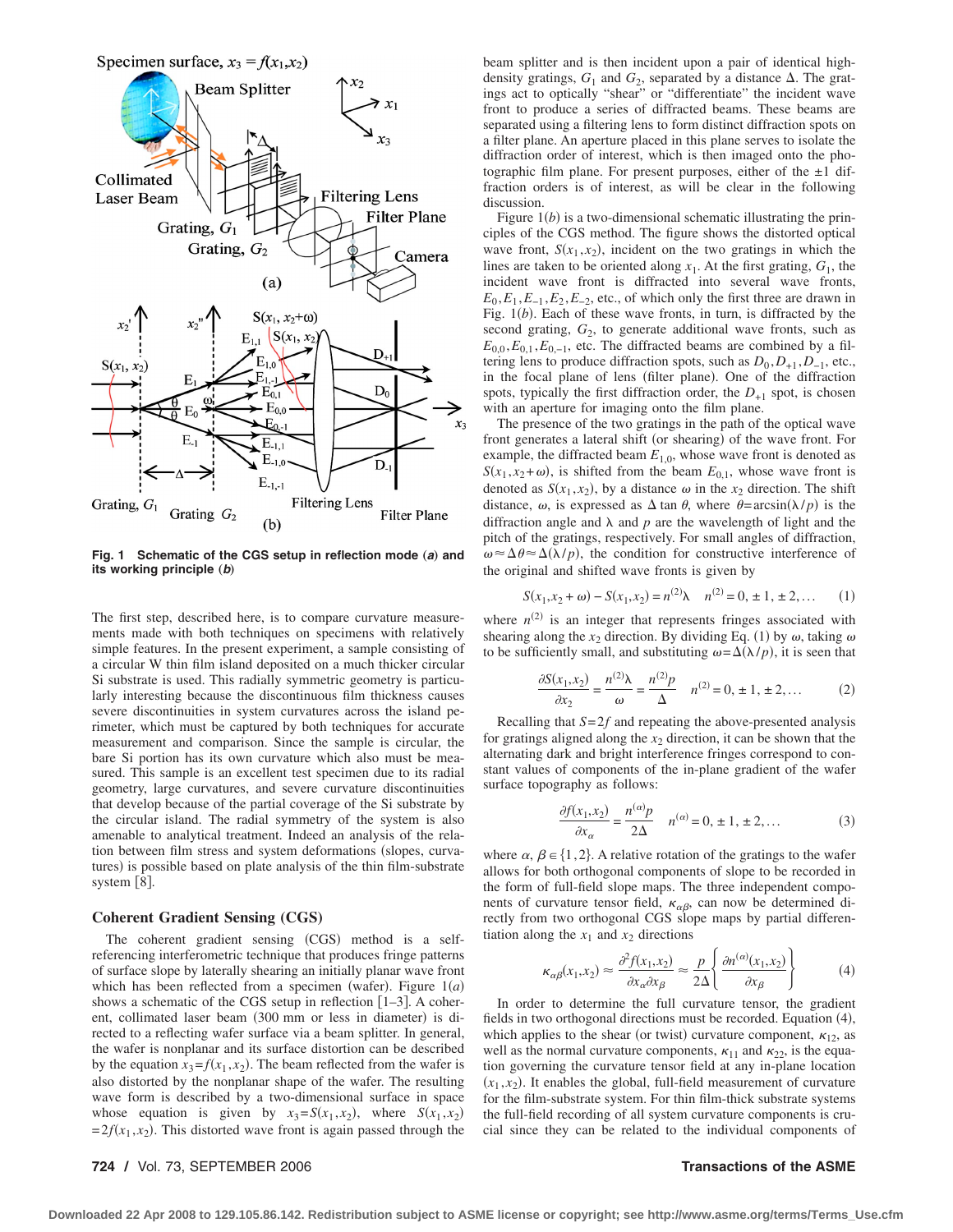

**Fig. 2** (a) Laue pattern from the single crystal Si wafer. (b) Definition of coordinate system and the projection angle  $\alpha$ ; slope in  $xz$  plane= $tan(\alpha)$ .

stress acting on the thin film, through simple plate theory  $[4-7]$ . This provides an easy and quick way of film stress measurement that can be instantaneously performed across an entire wafer surface.

#### **X-Ray Microdiffraction (XRD)**

X-ray microdiffraction is a local measurement technique which, in general, uses the lattice spacing in a crystalline structure as a local micro-strain gauge. The incoming beam diffracts from the crystalline lattice to form Laue patterns, which can be analyzed to measure the sample strain and stress. Synchrotron radiation, which was used in this experiment, has several advantages over traditional, commercially available laboratory-grade X-ray machines. These include its very small beam size  $(\sim 1 \times 1 \mu m)$ , higher energy, and ability to use a polychromatic (white)  $X$ -ray beam. In contrast, most lab X-ray machines feature large, monochromatic beam spot sizes of more than  $100 \times 100 \mu$ m and are thus unable to resolve spatial stress occurring in thin film structures. Also, while a polychromatic beam is used to determine the orientation and 3D deviatoric strain of each grain illuminated, a monochromatic beam takes an average measurement over all diffracting grains.

Laue patterns from a white beam form Laue spots (Fig.  $2(a)$ ), where each spot is generated by a specific X-ray energy selected by the given lattice plane. A sophisticated software program then deconvolutes these patterns and indexes them, identifying individual patterns from each grain [9]. From this analysis, one can determine the orientation matrix of each grain as well as its deviatoric strain. (The deviatoric stress is then found using Hooke's law [10].) When there are too many grains in an image, the software is unable to determine which spots correspond to which grains, and cannot analyze the image. Therefore, white x rays are used when the grain size is comparable to or larger than the beam size.

In the case of a single crystal specimen, the orientation matrix measured is always from the same grain. Once the crystal orientation is obtained at each location across the specimen, the relative slope and curvature are then determined by tracking the changes in the vector defining the grain normal with respect to the lab coordinate system. For a scan along the  $x$  axis (sample diameter), we are only concerned with the slope changes in the *xz* plane. This slope is equal to  $tan(\alpha)$ , where  $\alpha$  is defined as the angle between the projection of the grain normal in the *xz* plane and the *z* axis in the lab reference frame (Fig.  $2(b)$ ).

For a radially symmetric sample on which the scan is performed along the diameter, where  $y=0$ , cylindrical coordinates can be used. The radial slope,  $\partial f / \partial r = \tan(\alpha)$ , and the circumferential curvatures  $\kappa_{rr}$  and  $\kappa_{\theta\theta}$  are then determined from

$$
\kappa_{rr} = \frac{\partial^2 f}{\partial r^2} = \frac{\partial (\tan \alpha)}{\partial r}
$$
 (5)

# detector ncominc beam sample holder

**Fig. 3 The microdiffraction setup at the Advanced Light Source. The incoming X-ray beam is reflected from the sample surface and captured by the detector.**

$$
\kappa_{\theta\theta} = \frac{1}{r} \frac{\partial f}{\partial r} = \frac{1}{r} (\tan \alpha). \tag{6}
$$

The experiment described here was performed at beamline 7.3.3 at the Advanced Light Source (ALS) at Lawrence Berkeley National Laboratory in Berkeley, CA. At this beamline we can measure curvature and strain in the silicon substrate, as well as strain in thin films [9]. The reflection X-ray setup is shown in Fig. 3. In this experiment, white X-rays were used to measure the grain normal orientation across the sample.

#### **Experiments**

The same sample was used for both CGS and XRD measurements. This sample consisted of a  $2-\mu m$ -thick, 25-mm-diam circular W film island in the center of a 100-mm-diam,  $525-\mu$ m-thick Si 001 wafer (Fig. 4). The Young's modulus for Si and W are, respectively, 130 and 410 GPa, and the Poisson's ratio is  $0.28$  for both materials  $[11]$ .

Both CGS and XRD data were collected at room temperature. Using the CGS method, slope, curvature, and stress maps of the sample were obtained in advance. At ALS, pointwise XRD measurements were made along almost the full diameter of the sample, 94.5 mm, with a 0.1 mm step size, yielding the singlecrystal Si grain orientation at each point.

As discussed earlier, the geometry of the film-substrate system was chosen in such a way as to feature severe slope and curvature gradients across the wafer in the form of curvature discontinuities occurring at the edge of the film island. It was felt that the accurate recording of curvature jumps across such discontinuities will provide a test for validating CGS metrology through comparison to XRD. The spatial resolution of the XRD measurements (order of 1  $\mu$ m) was definitely enough to cope with the abrupt spatial variations anticipated. Moreover, the geometry was intentionally kept simple enough so as to allow for straightforward scientific interpretation of the results. Furthermore, it was chosen in such a way as to allow for the development of closed-form analytical relations describing the substrate deformation. The direct comparison of the results of the two measurements with the results of



**Journal of Applied Mechanics** SEPTEMBER 2006, Vol. 73 **/ 725**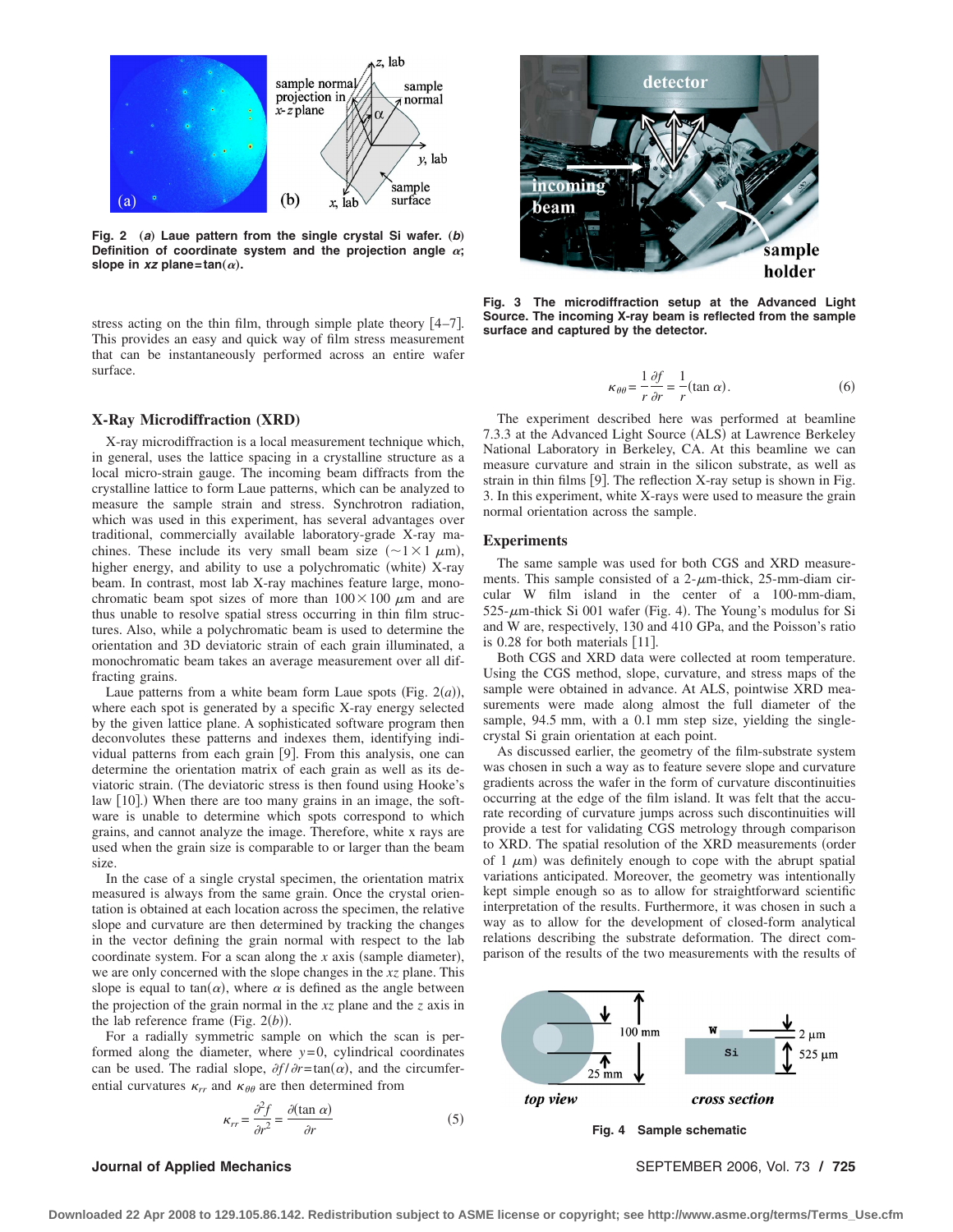the analysis was anticipated to provide further guidance on the interpretation of the measured behavior and to shed light on the ability of elastic plate theory to analyze film-substrate systems which feature discontinuous film geometries.

#### **Theoretical Predictions**

The axisymmetric nature of the film substrate system allows for elastic plate theory and the thin film approximation to relate the system curvature fields to the stress in the circular island film. The theoretical development, whose details will be presented elsewhere [8], considers a circular film of thickness  $h_f$  and radius  $R_f$ deposited in the center of a circular substrate of thickness  $h_s$  and radius *Rs*. The film thickness is much smaller than that of the substrate  $(h_f \ll h_s)$ . The Young's moduli of the film and the substrate are denoted by  $E_f$  and  $E_s$ , respectively, while their Poisson's ratios are denoted by  $\nu_f$  and  $\nu_s$ .

The analysis considers the special case in which both film and substrate are composed of isotropic linear elastic solids, characterized by the above-noted moduli. It is further assumed that the film features an in-plane isotropic, or equibiaxial, stress state characterized by a film stress  $\sigma_f$  such that  $\sigma_{xx} = \sigma_{yy} = \sigma_f$  and  $\sigma_{zz} = 0$  in any proper orthogonal coordinate frame such that the *x* and *y* axes lie on the plane of the film (or the wafer). Alternatively, if a polar coordinate system centered at the island center is used, this is equivalent to  $\sigma_{rr} = \sigma_{\theta\theta} = \sigma_f$  where  $\sigma_{rr}$  and  $\sigma_{\theta\theta}$  are the radial and circumferential stress components, respectively. Perhaps the most severe restriction of the analysis is that stresses are not allowed to vary across the film (i.e.,  $\partial \sigma_f / \partial r = 0$ ) and are restricted to remain spatially constant.

Under the above-mentioned assumptions an elastic boundary value problem can be formulated which relates the radially varying system curvatures to the constant and equibiaxial film stress  $\sigma_f$ . Because of the system's radial symmetry, the only nonzero component of the slope vector is  $\partial f / \partial r$  while the only nonvanishing components of the curvature tensor are  $\kappa_{rr} = \frac{\partial^2 f}{\partial r^2}$  and  $\kappa_{\theta\theta}$  $=$  $(\partial f/\partial r)/r$ , the radial and circumferential curvatures, respectively. Axisymmetry requires that the twist curvature component  $\kappa_{r\theta}$  vanishes throughout the system.

The analysis shows that the sample curvature within the filmcovered region is spatially constant and equibiaxial, i.e.,  $\kappa_{rr}$  $=\kappa_{\theta\theta}=\kappa$ , where  $\kappa$  is independent of the radial position *r*. In this region the sample curvatures are given by

$$
\kappa_{rr} = \kappa_{\theta\theta} = \kappa = \frac{6h_f\sigma_f(1-\nu_s)}{E_s h_s^2} \left[ 1 - \frac{1-\nu_s}{2} \left( 1 - \frac{R_f^2}{R_s^2} \right) \right]
$$
  
0  $\leq |r| \leq |R_f|$  (7)

In this region the system deforms as a sphere. It should be noted that for  $R_f = R_s$  (full film coverage of the wafer) Eq. (7) coincides with the predictions of the well-known Stoney formula [12] which relates constant film stress to constant system curvatures as described in Ref. [4]. This is an anticipated limiting behavior.

Outside the film covered region, however, the predictions are quite unexpected. Here the system curvatures  $\kappa_{rr}$  and  $\kappa_{\theta\theta}$  are not equal and are strong functions of the radial position *r*. Despite the fact that this region is not covered by the film, its curvature components are nonzero and their magnitude depends on the magnitude of the stress of the film island as

$$
\kappa_{rr} = \frac{\partial^2 f}{\partial r^2} = \kappa \frac{1 - \frac{1 + \nu_s R_s^2}{1 - \nu_s r^2}}{1 + \frac{1 + \nu_s R_s^2}{1 - \nu_s R_f^2}} \quad \kappa_{\theta\theta} = \frac{1}{r} \frac{\partial f}{\partial r} = \kappa \frac{1 + \frac{1 + \nu_s R_s^2}{1 - \nu_s r^2}}{1 + \frac{1 + \nu_s R_s^2}{1 - \nu_s R_f^2}}
$$
\n
$$
|R_f| \le |r| \le |R_s| \tag{8}
$$

What is also remarkable is that comparison of the expressions for  $\kappa_{rr}$  from within and outside the film-covered region reveals a fi-

#### **726 /** Vol. 73, SEPTEMBER 2006 **Transactions of the ASME**



**Fig. 5 Theoretical prediction of surface** (a) curvature and (b) **slope across the diameter of a radially symmetric circular wafer with a circular film island in the center. The assumed film stress is −2 GPa.**

nite jump in radial curvature which involves a change of curvature sign across the circular interface  $r = R_f$ .

The radial slope component  $\partial f / \partial r$  can now be computed from Eqs.  $(7)$  and  $(8)$  and is given by the following relations for the two regions:

$$
\frac{\partial f}{\partial r} = \kappa_{\theta\theta} r = \kappa_{rr} r = \kappa r \quad 0 \le |r| \le |R_f| \tag{9}
$$

$$
\frac{\partial f}{\partial r} = \kappa_{\theta\theta} r = \kappa \frac{1 + \frac{1 + \nu_s R_s^2}{1 - \nu_s r^2}}{1 + \frac{1 + \nu_s R_s^2}{1 - \nu_s R_f^2}} r \quad |R_f| \le |r| \le |R_s| \tag{10}
$$

Within the film-covered region, there is a linear variation of slope with position while the variation of slope outside the filmcovered region is more complex. At the interface  $r = R_f$ , the slopes are, as expected, continuous. Figure 5 shows the predicted variation of the two nonzero curvature components and the radial slope component. The figure is plotted by using the geometry and material parameters of the above-described W-Si system and an assumed film stress,  $σ<sub>f</sub>$ , of -1.5 GPa. The above-discussed theoretically predicted features are obvious from the figure.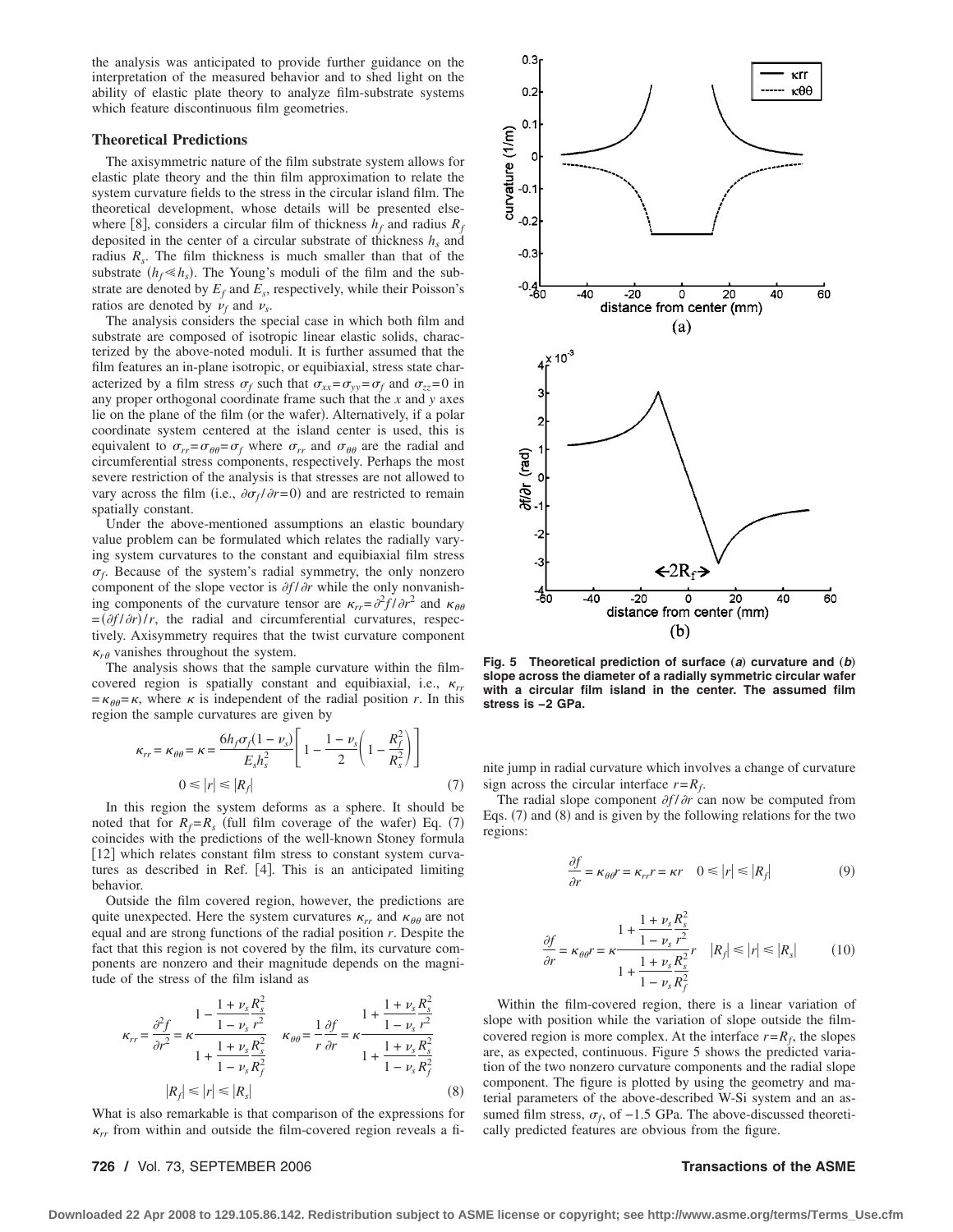

**Fig. 6 CGS slope measurements in the** *x* **and** *y* **directions.** Horizontal,  $\partial f/\partial x$ : (a) wafer image and (b) horizontal slope map. Vertical,  $\partial f/\partial y$ : (c) wafer image and (d) vertical slope **map.**



#### **Results and Discussion**

By using CGS interferometry, the same sample was measured to obtain slope interferograms and digitized full-field slope maps in the  $x$  and  $y$  directions (Fig. 6). Since these are in Cartesian coordinates, only the data along the diameters, the extracted linear data set from these maps, can be directly converted to radial slopes. It is worth noting that the Cartesian slope maps in each orthogonal direction differ by only a 90 deg rotation, as is expected for a radially symmetric sample.

The film island is distinctly visible on the *x* and *y* interferograms (Figs.  $6(a)$  and  $6(c)$ ) as a circle in the middle of the picture. The fringe pattern in that region consists of dense, straight, evenly spaced lines that correspond to a constant equibiaxial curvature, as predicted by the analysis. Outside the film island, there is still a less dense but more complex fringe pattern, since there is a nonzero curvature in that area due to the circumferential constraints on the Si wafer. This is also qualitatively consistent with the analysis.

Further image analysis can at this point proceed in two ways either to the wafer shape, through integration of the slope maps, or to curvature maps, through differentiation of slope components. Integration of the slope maps yields the surface topography of the wafer, as shown in Fig. 7. Consistent with theory  $(Fig. 5)$ , the sign of the radial curvature component  $\kappa_{rr}$  changes across the film edge. The film region has a negative, constant curvature; there is a jump in curvature from negative to positive at the film edge; and there is a nonzero curvature outside the film.

The slope maps can also be used to calculate the two direct  $(\kappa_{xx})$ and  $\kappa_{yy}$  and the twist  $(\kappa_{xy})$  Cartesian curvature maps (Fig. 8). Again, the *x* and *y* curvature maps are very similar, with the noticeable difference being due to the graph color scale. Also note the diagonal symmetry in the twist curvature map. Both of these indicate a radially symmetric curvature state, as expected from the radial sample geometry.

The radial symmetry is verified by calculating the maximum, principal curvature map (Fig.  $8(d)$ ) by using the following relation  $[3]:$ 

**Fig. 7 Wafer topography, through integration of** *x* **and** *y* **slope**  $maps: (a)$  full-field map;  $(b)$  radial cut through  $y=0$ 

$$
\kappa_{\text{max}} = \left(\frac{\kappa_{xx} + \kappa_{yy}}{2}\right) + \frac{1}{2}\sqrt{(\kappa_{xx} - \kappa_{yy})^2 + 4\kappa_{xy}^2}
$$
(11)

The obvious radial symmetry of this map shows that the axisymmetry assumption of the theory is relevant in this case and implies that  $\kappa_{\text{max}} = \kappa_{rr}$ .

In order to obtain curvature by differentiation of the slope maps, the data are fit to a polynomial function by a numerical analysis. This polynomial fitting uses Zernike polynomials, a fifth-order polynomial set with 37 terms. While originally de-



Fig. 8 CGS curvature maps in the *x*, *y* and twist directions: (a) horizontal map,  $\kappa_{xx} = \partial^2 f / \partial x^2$ , (*b*) vertical map,  $\kappa_{yy} = \partial^2 f / \partial y^2$ , (*c*) **twist map,** *xy***=**-**<sup>2</sup>***f***/**-*x*-*y***,** "*d*… **principal curvature, max=***rr*

**Journal of Applied Mechanics** SEPTEMBER 2006, Vol. 73 **/ 727**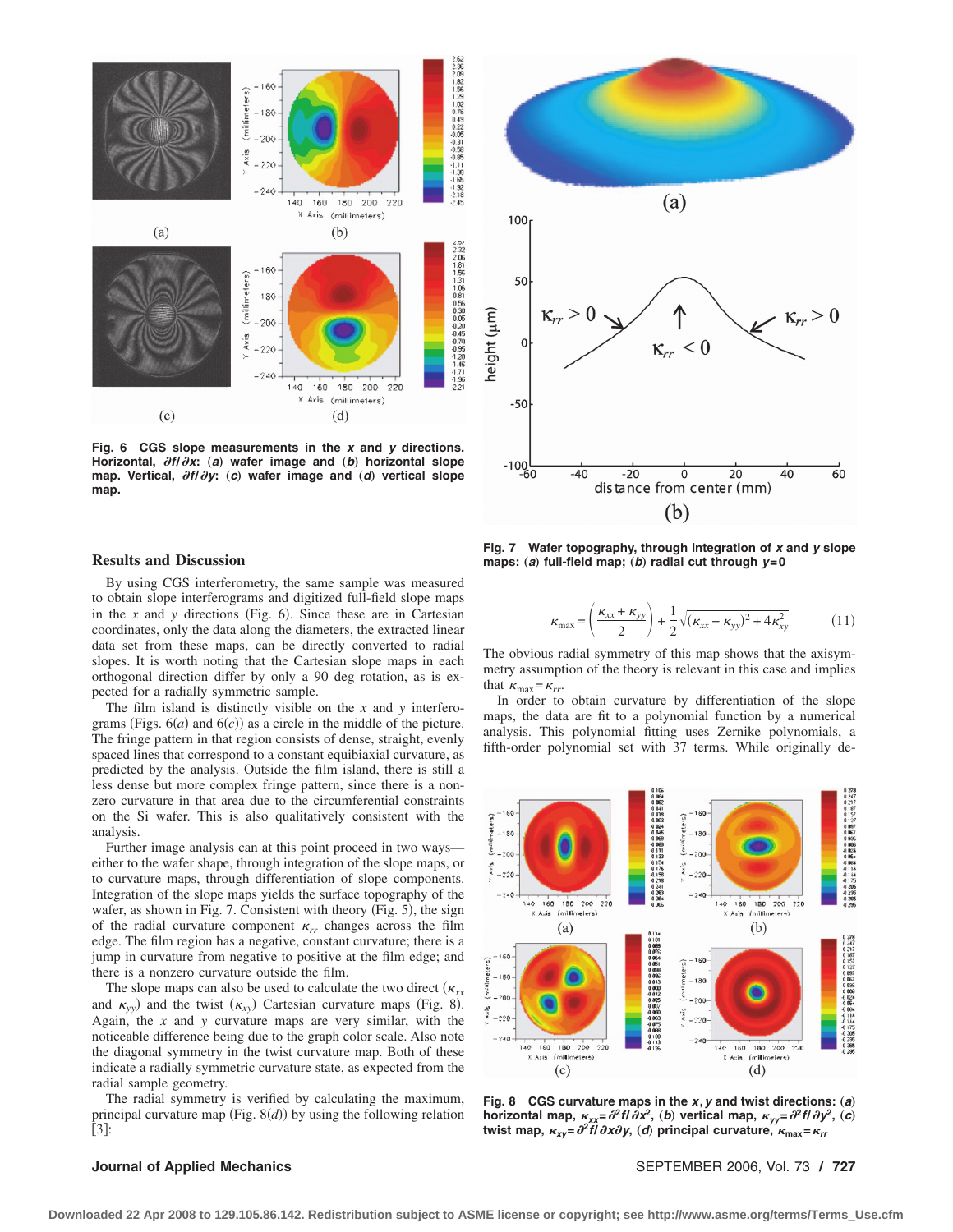

**Fig. 9** (a) Horizontal interferogram and slope maps: (b) with filtering and smoothing and  $(c)$  with no smoothing (raw data)

signed to characterize optical aberrations, this polynomial set is often used to describe aspheric surfaces from interferometric data. In most cases, where spatial variations of curvature are gradual, this fitting process is advantageous since it filters out noise and allows numerical differentiation to be performed. This particular sample, however, has a highly nonuniform geometry, which corresponds to unusually high gradients in slope and jumps in curvature which are lost in the numerical smoothing process. Gradients in slope this large are not typically seen in modern industrial thin



**Fig. 10 Data were extracted from CGS slope maps across the** sample diameter  $(a)$  and compared with XRD  $(b)$ 

**728 /** Vol. 73, SEPTEMBER 2006 **Transactions of the ASME**



Fig. 11 Comparison of (a) XRD and (b) CGS data with theoret**ical predictions, using film stress as the fitting parameter**

film-substrate systems, which feature small, closely spaced features, and therefore this over-smoothing situation does not, in practice, generally occur.

In this case, the film-covered region should have a constant curvature, or linear slope, which corresponds with straight, evenly spaced vertical lines on the horizontal slope map (Fig. 9). There should also be a sharp transition between the slope of the film covered and that of the bare Si regions. Instead, Fig. 9(b) features only approximately vertical lines in the film-covered regions, and only a gradual change to the bare Si region. To circumvent this problem, the numerical smoothing was artificially removed and the resulting unsmoothed digital slope map is displayed in Fig.  $9(c)$ . In this figure (with no filtering or smoothing), the anticipated straight evenly spaced lines within the film are clearly visible. The sharp transition between the constant and varying curvature inside and outside the film is also recorded. In fact, the film-covered circular island can be easily traced out on this map.

In order to directly compare CGS slope measurements with the XRD data taken along the sample diameter, a linear data set, also selected across the same diameter of the sample (Fig.  $10(a)$ ), was extracted from both slope maps in Fig. 6. Figure  $10(b)$  shows the difference between the smoothed and unsmoothed CGS data, compared with XRD across the same region. In both the XRD and the unsmoothed CGS data, there is a sharp transition across the film island edges. This transition from one slope regime to the

**Downloaded 22 Apr 2008 to 129.105.86.142. Redistribution subject to ASME license or copyright; see http://www.asme.org/terms/Terms\_Use.cfm**